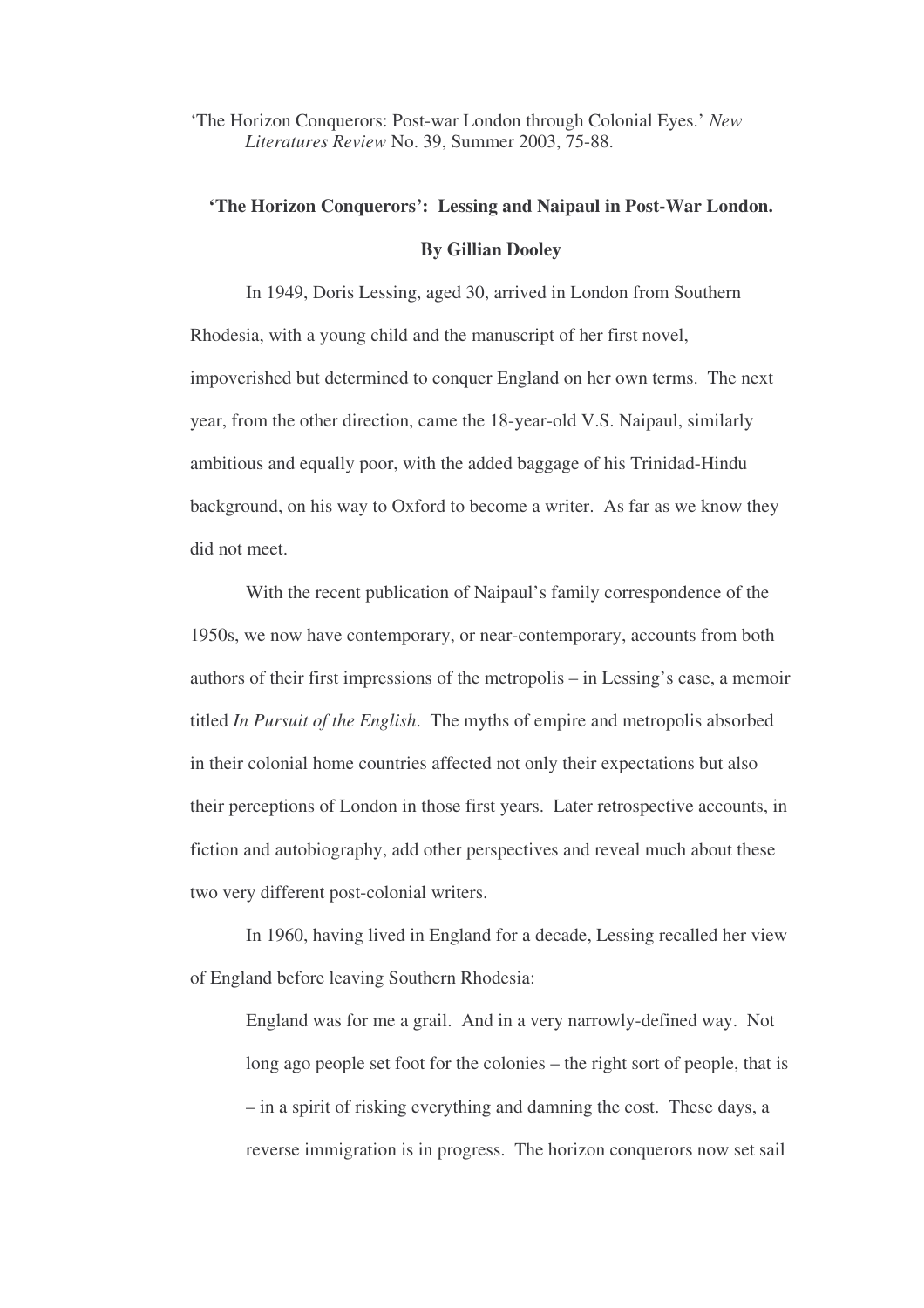or take wing for England, which in this sense means London, determined to conquer it, but on their own terms. (*In Pursuit* 9)

In spite of her ironic tone, Lessing is describing here the genuine attraction of the Centre for a colonial. Naipaul, with less irony, a clever but inexperienced teenager, was in the same immediate post-war period longing in his Trinidad home to 'go away never to come back', 'to see something of life' (*Letters* 8-9). Looking back to that time decades later, they both say that they saw the journey to London as the beginning of a life for which their existence up to that point had been nothing but preparation. Naipaul arrived in London in August 1950, en route for Oxford, and stayed in a boarding house in Westbere Road for a few weeks before term began. He has written extensively about this time in *The Enigma of Arrival.* Despite the fact that *Enigma* is labelled 'a novel', he has made it clear that we can take it more or less at face value as an autobiographical work: 'the writer, the observer … is scrupulously myself. The minute other people are in the picture, that is where the fictive element comes in' ('Enigma of V.S.'). Accordingly, while one needs to retain a certain amount of readerly scepticism, the usual caution about conflating author and narrator is not necessary in this case. He recounts how he

had, for many months during the past worrying year been denying myself things, at one stage even (secretly) denying myself food, out of a wish not to lose my scholarship, the scholarship that was to take me to England and Oxford, which was not a wish so much to go to Oxford as a wish to get out of Trinidad and see the great world and make myself a writer. (*Enigma* 106)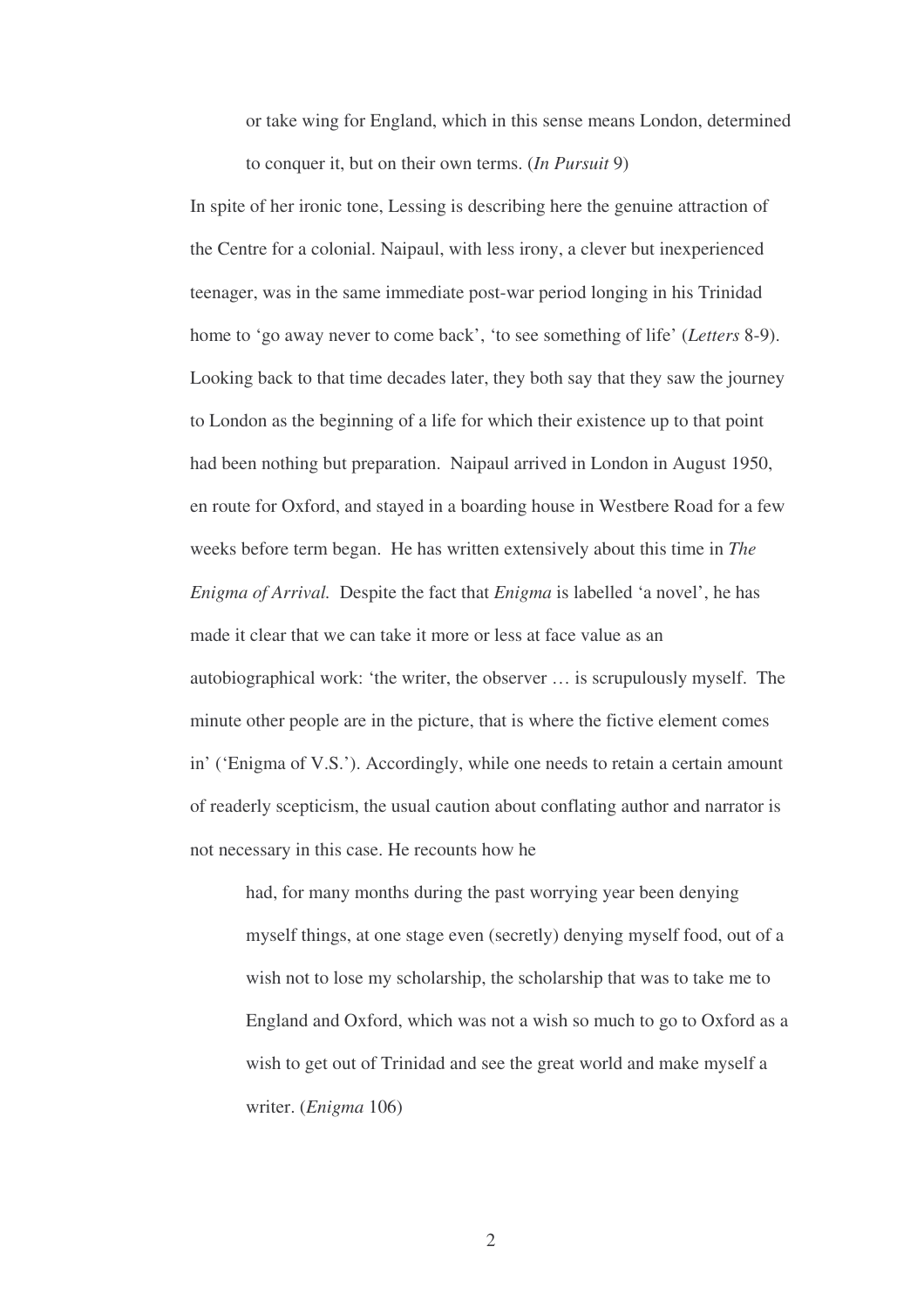Lessing is thirteen years Naipaul's senior, but even so in her autobiography she describes her arrival in London in 1949 as 'the beginning of my real life … . A clean slate, a new page – everything still to come.' She goes on, 'Is this an adolescent I am describing? No, I was nearly thirty. I had two marriages behind me, but I did not feel I had been *really* married' (*Walking* 3). Life in the colonies was not experienced by either of them as 'real' in relation to their ambitions and expectations of what life had to offer them.

The pull of the metropolis was, of course, conditioned by the consciousness of being 'colonial'. Naipaul has said, 'one of the terrible things about being a Colonial … is that you must accept so many things as coming from a great wonderful source outside yourself and outside the people you know, outside the society you've grown up in' ('V.S. Naipaul' 27). The colonial condition was for both of them partly defined by literature. For Lessing, 'Colonials, the children or grandchildren of the far-flung Empire, arrived in England with expectations created by literature' (*Walking* 22). When newly in London, she says,

I was returned to a child's way of seeing and feeling, every person, building, bus, street, striking my senses with the shocking immediacy of a child's life, everything oversized, very bright, very dark, smelly, noisy. I do not experience London like that now. That was a city of Dickensian exaggeration. I am not saying I saw London through a veil of Dickens, but rather that I was sharing the grotesque vision of Dickens, on the verge of the surreal. (*Walking* 4)

Naipaul, too, discusses the child-like vision of Dickens. He writes in *Enigma*,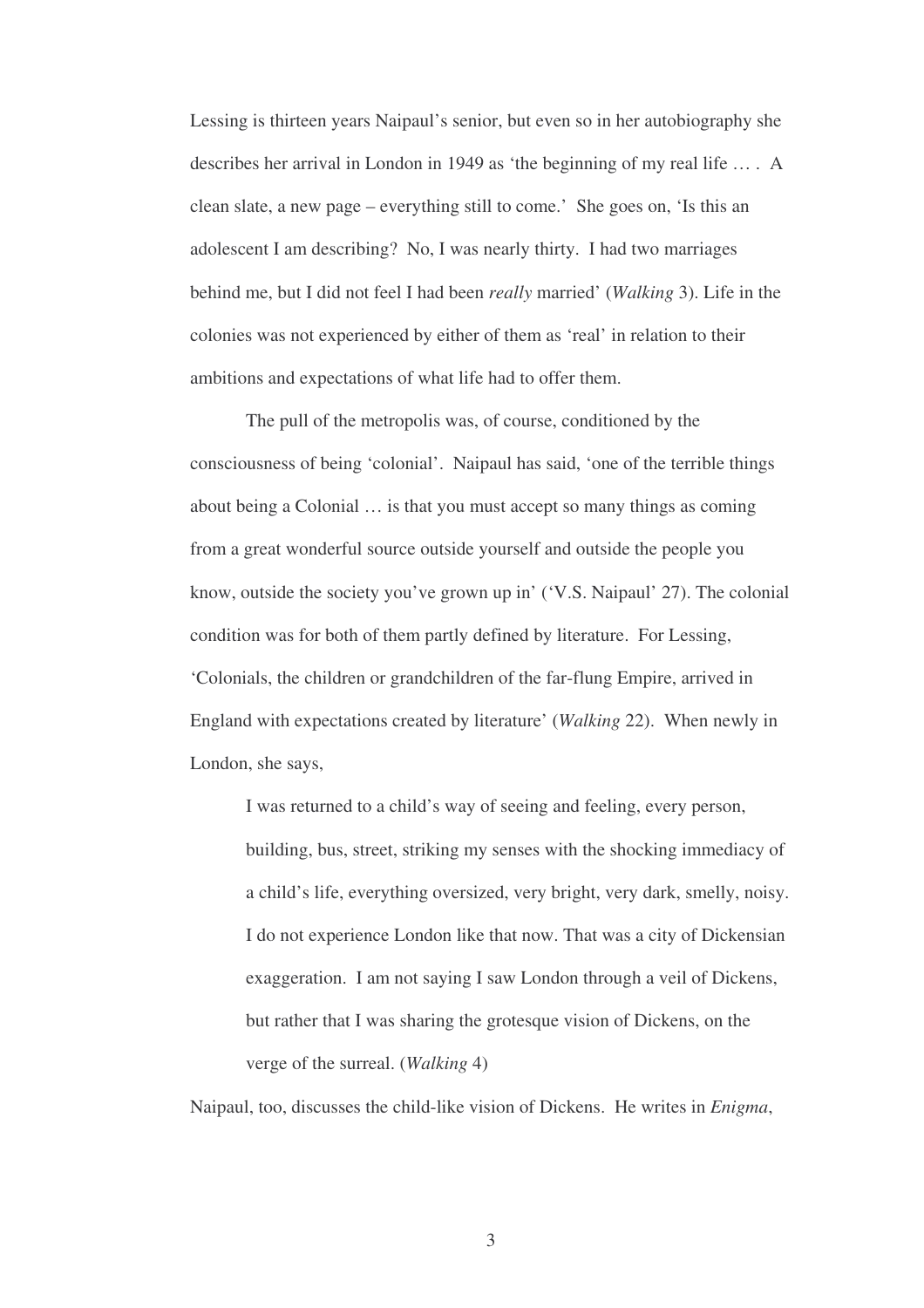The London I knew or imaginatively possessed was the London I had got from Dickens. … It was his genius to describe it, when he was an adult, as a child might have described it. Not displaying architectural knowledge or taste; not using technical words, using only simple words like 'old-fashioned' to describe whole streets; using no words that might disturb or unsettle an unskilled or unknowledgeable reader. Using no words to unsettle a child far away, in the tropics.(*Enigma* 122-3)

However, while Lessing could share Dickens' 'grotesque vision', Naipaul found that his preparation had been inadequate:

I had come to London as to a place I knew very well. I found a city that was strange and unknown – in its style of houses, and even in the names of its districts; as strange as my boarding house, which was quite unexpected … The disturbance in me, faced with this strangeness, was very great. (*Enigma* 123)

Nevertheless, this disturbance did not prevent him, once in London, from feeling as he explored his boarding house 'like a man entering the world of a novel, a book; entering the real world' (*Enigma* 119). His whole education had taught him that the 'real' world was not to be found in his Trinidad home, and he describes the background to his feeling that reality resided elsewhere and was constantly eluding him:

The older people in our Asian-Indian community in Trinidad – especially the poor ones, who could never manage English or get used to the strange races – looked back to an India that became more and more golden in their memory. They were living in Trinidad and were going to die there; but for them it was the wrong place. Something of that feeling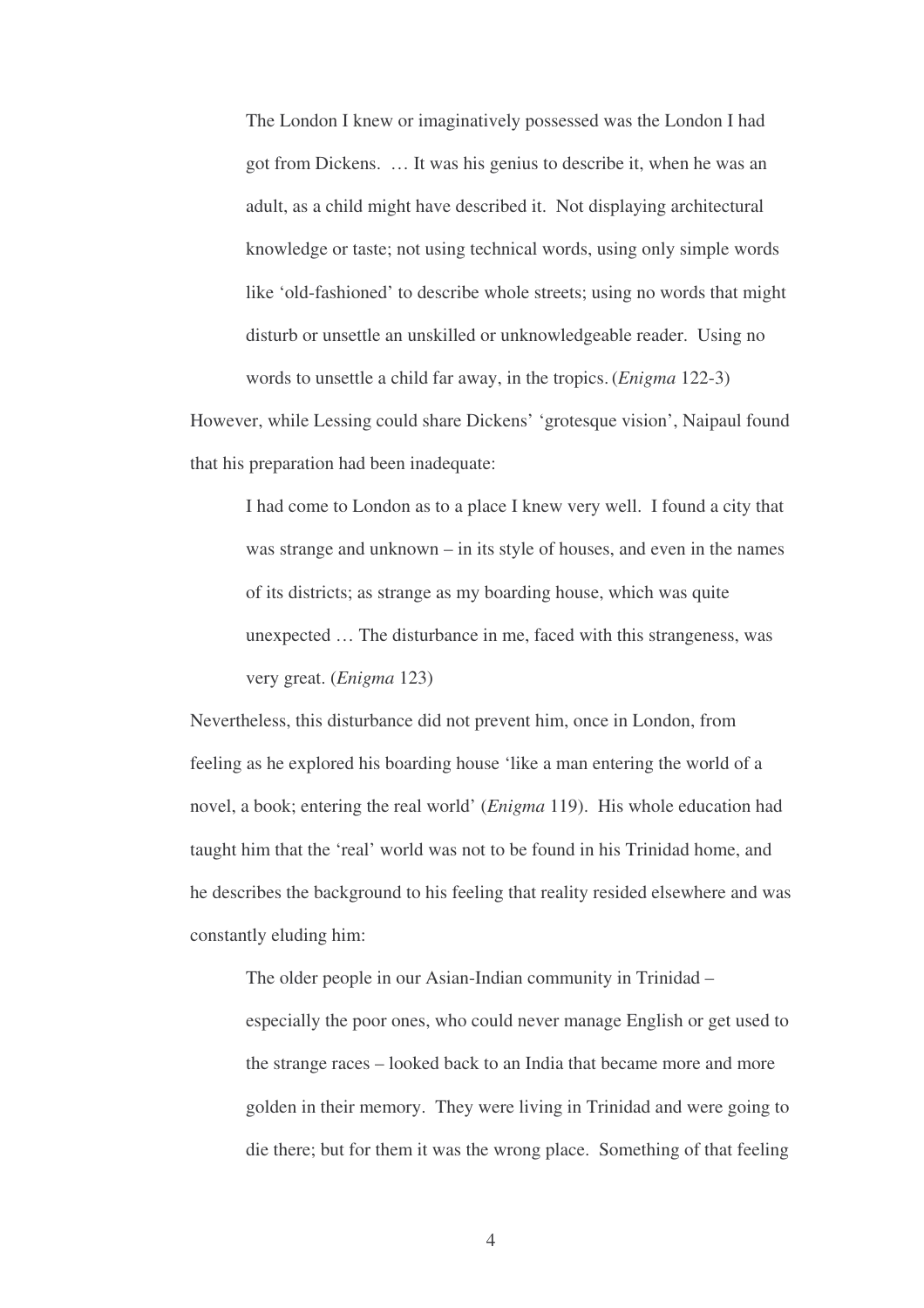was passed down to me. I didn't look back to India, couldn't do so; my ambition caused me to look ahead and outwards, to England; but it led to a similar feeling of wrongness. (*Enigma* 120)

His letters show that after a short time in London this feeling began to transmute itself: although in letters from London in September 1950 he claimed (not entirely convincingly) to be 'absolutely happy' (*Letters* 11), two months later he was once again postponing the beginning of his life: 'My future – such as it is – is a full four years away' (*Letters* 37). In *Enigma* he describes a nostalgia for London similar to his colonial attitude to Trinidad:

I was ready to imagine that the world in which I found myself in London was something less than the perfect world I had striven towards. As a child in Trinidad I had put this world at a far distance, in London perhaps. In London now I was able to put this perfect world at another time, an earlier time. The mental or emotional processes were the same. (121)

He felt that his Earl's Court boarding house 'had come down in the world. Such was my tenderness towards London, or my idea of London' (*Enigma* 119). Once again, 'reality' was eluding his grasp.

For Lessing, the tenderness for London came later, after a few months, as she began to see the city through the eyes of Londoners she had met. She describes in *The Four-Gated City*, for example, how Martha, still at this early stage of the novel a semi-autobiographical figure, 'walked in a double vision, as if she were two people: herself and Iris, one eye stating, denying, warding off the total hideousness of the whole area, the other, with Iris, knowing it in love' (20). She admitted in *In Pursuit* 'that for the whole of the first year, London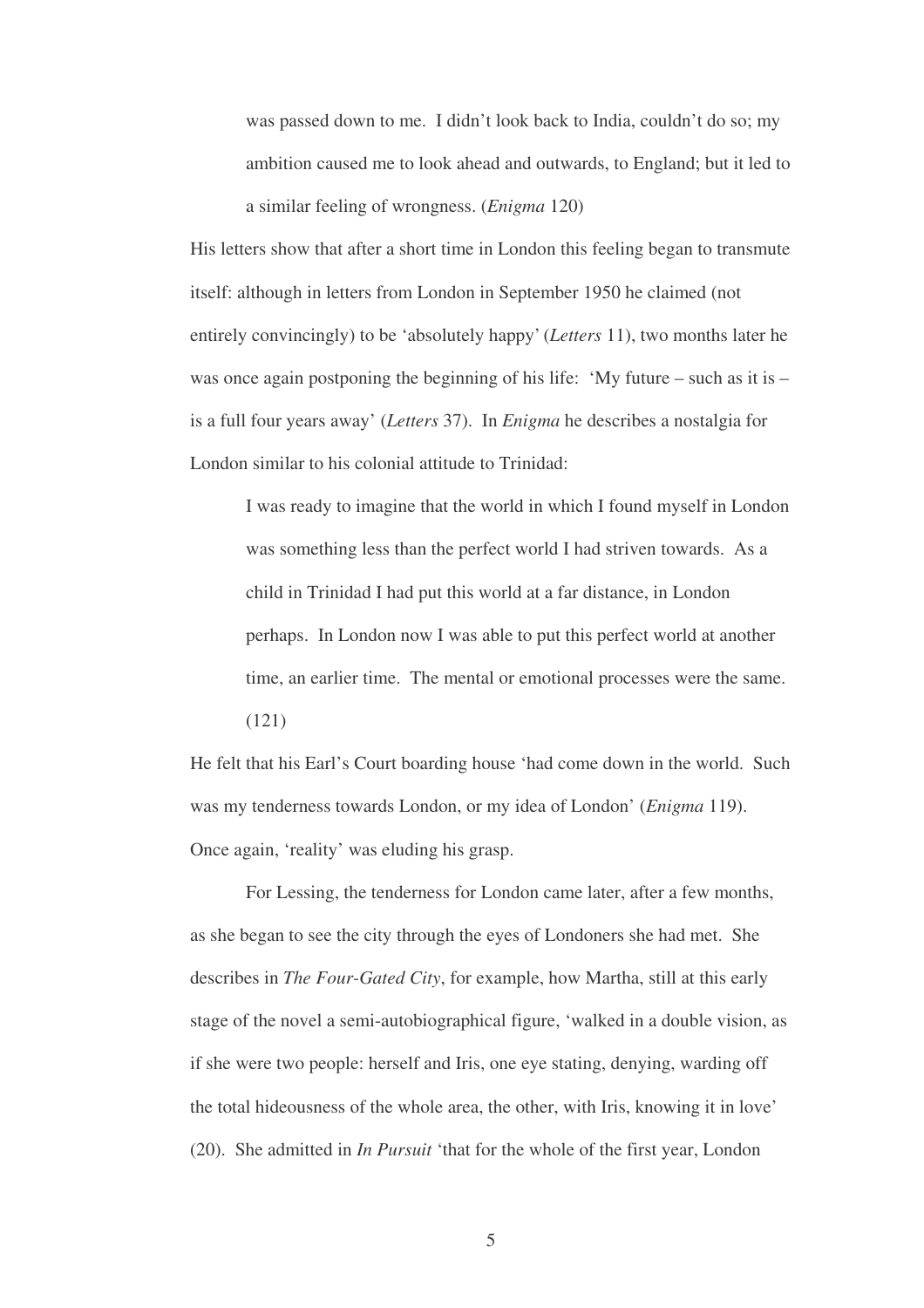seemed to me a city of such appalling ugliness that I wanted only to leave it' (28). She saw ugliness everywhere, in the clothes, the streets, the buildings, the interior décor, the river; and her aesthetic judgment of the city became a moral judgment of its citizens: 'what race was this that filled their river with garbage and excrement and let it run smelling so evilly between the buildings that crystallized their pride, their history?' (*Four-Gated City* 27). This conflation of aesthetics and morality is a lifelong habit of Lessing's, one that she seems not to be aware of.

Older and more experienced than Naipaul, she had the confidence to make such judgments, though she was also conscious of the 'half-buried, halfchildish, myth-bred emotions' of words like 'Piccadilly Circus, Eros, Hub, Centre, London, England … each tapped underground rivers where the Lord only knew what fabulous creatures swam!' (*Four-Gated City* 34). Naipaul, still almost a child on his arrival in London, with no experience of large cities, wrote 37 years later that

I had no eye for architecture; there had been nothing at home to train my eye. … On my tourist excursions I went looking for size. It was one of the things I had travelled to find, coming from my small island. I found size, power, in the area around Holborn Viaduct, the Embankment, Trafalgar Square. … I grew to feel that the grandeur belonged to the past; that I had come to England at the wrong time; that I had come too late to find the England, the heart of empire, which (like a provincial, from a far corner of the empire) I had created in my fantasy. (*Enigma* 119-120)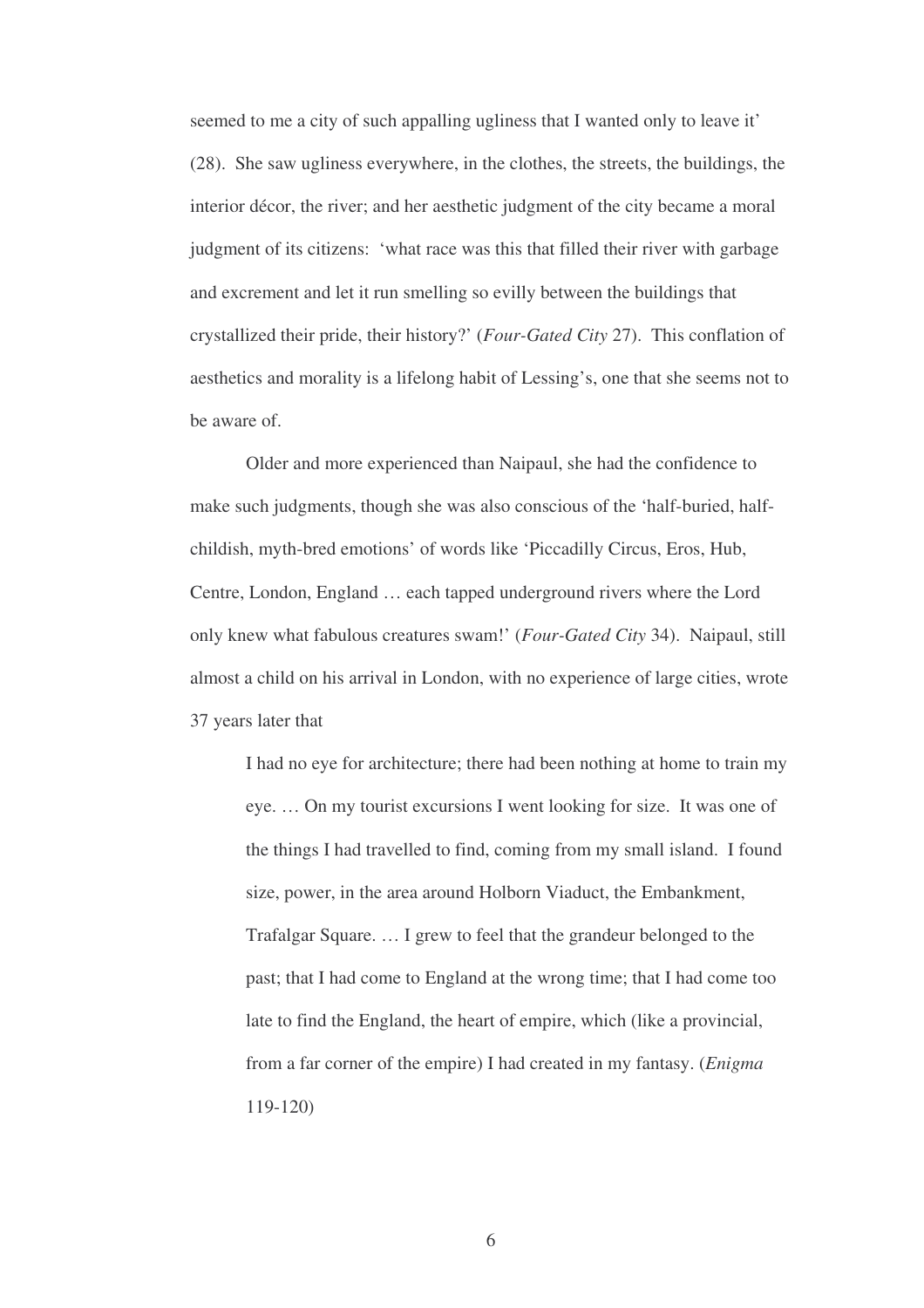At the time he could not admit his disappointment either to his family or, one suspects, to himself: he wrote home in December 1950, 'there is so much more romance here. It gets dark at about half past three and all the lights go on' (*Letters* 43). Back in Oxford, he wrote that he was homesick for London.

London is a city for people who have grown up in cities. If you want noise without boisterousness, and crowds without crush, you should like it. Of course, its neon signs appear adolescent besides those of New York but about London there is a reserved, austere beauty. I don't see how I could live anywhere else but in London. Everything is at hand. (*Letters* 54)

The affectation of this knowing, cosmopolitan air – comparing New York to London, even though the letter's readers have never seen either, is unwittingly comic in an inexperienced 18-year-old, and in spite of the raw, bumptious tone of many of his letters, he did not yet have the experience to criticise what he believed he should revere.

To define oneself as colonial, one needs to be able to identify the metropolitans: but who were the English? In her 1960 memoir Lessing points out that 'while the word *English* is tricky and elusive enough in England, this is nothing to the variety of meanings it might bear in a Colony' (*In Pursuit* 2). She expands humourously on the difficulty of defining, or finding, a quintessentially English person; and describes, tongue in cheek, how, having found a man who seemed 'the real thing – tall, asthenic, withdrawn; but above all, he bore all the outward signs of the inward, intestine-twisting prideful melancholy,' she is then disappointed: '"I am not," he said, with a blunt but basically forgiving hauteur, "English. I have a Welsh grandmother."' She goes on,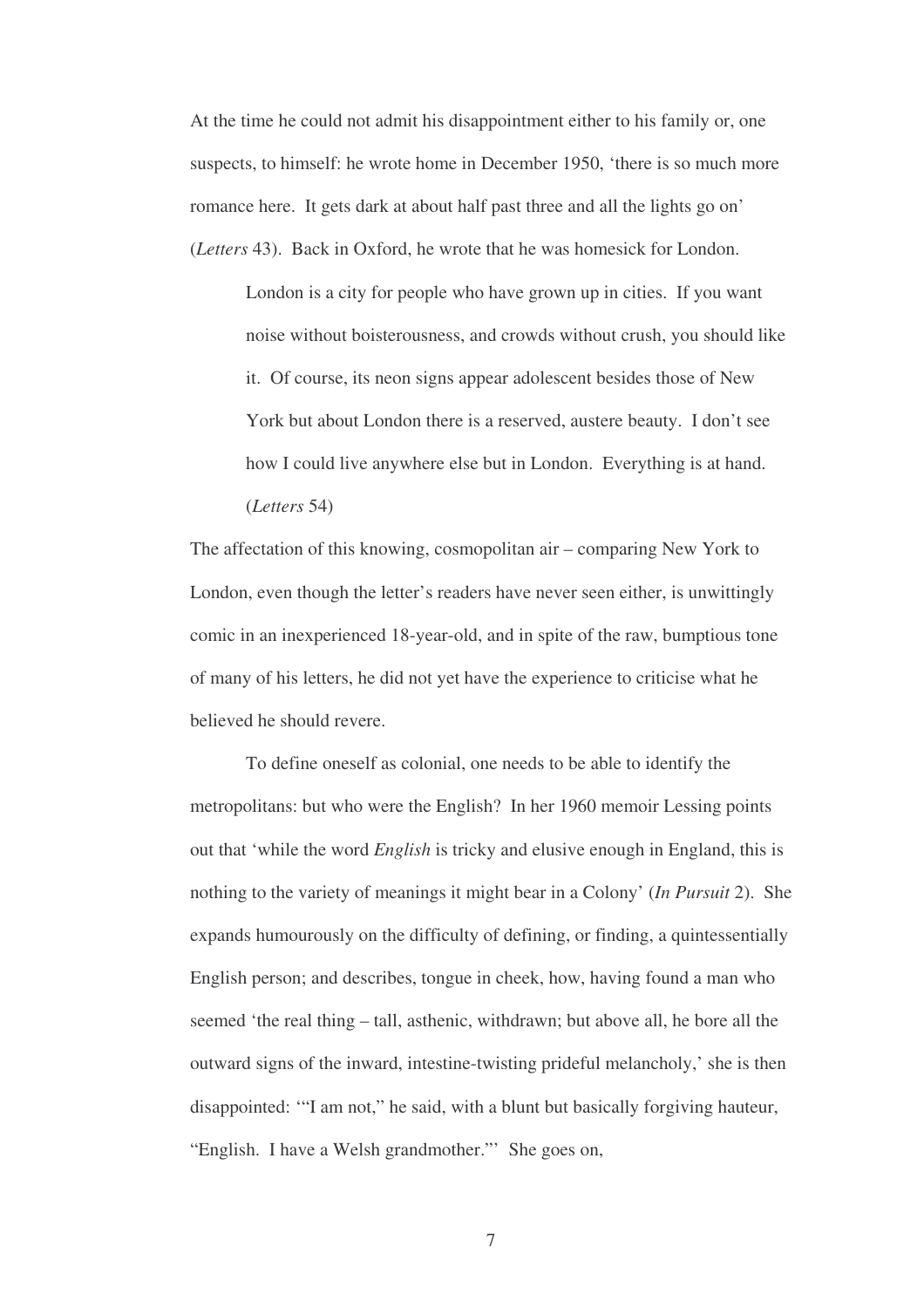The sad truth is that the English are the most persecuted minority on earth. It has been so dinned into them that their cooking, their heating arrangements, their love-making, their behaviour abroad and their manners at home are beneath even contempt, though certainly not comment, that like Bushmen in the Kalahari, that doomed race, they

vanish into camouflage at the first sign of a stranger. (*In Pursuit* 3)

As she got to know people in her boarding house in the East End, she found further intricacies in the use of the word 'English'. Her friend Rose, for example, regarded her landlady as a foreigner because she had an Italian grandmother, the landlord as unEnglish because he came from Newcastle, and said of herself: 'I'm from London … That's what I mean when I say I'm not English. Not really. When I talk of English, what I mean is, my grandad and grandma. That's English. The country' (*In Pursuit).*

In spite of these confusions, Lessing already had an idea of Englishness formed from her own family and other English settlers in Rhodesia. She describes in *Under My Skin* her parents' struggle to maintain English manners and customs in the African bush: this is also a continuing theme in her African novels and stories, beginning with *The Grass is Singing.* Naipaul, on the other hand, claims in *Enigma* that he had known only one Englishwoman when he sat next to another on the plane from Trinidad to New York: he 'had no means of reading her character or intelligence or education' (*Enigma* 102). He recalls his delight in the 'Englishness' of his London boarding-house manager at a lunch party soon after he arrived, dazzled by his manner and his jokes, which were 'just the kind of thing I had travelled to London to find, just the kind of material which would help to define me as a writer. ... Though I had no social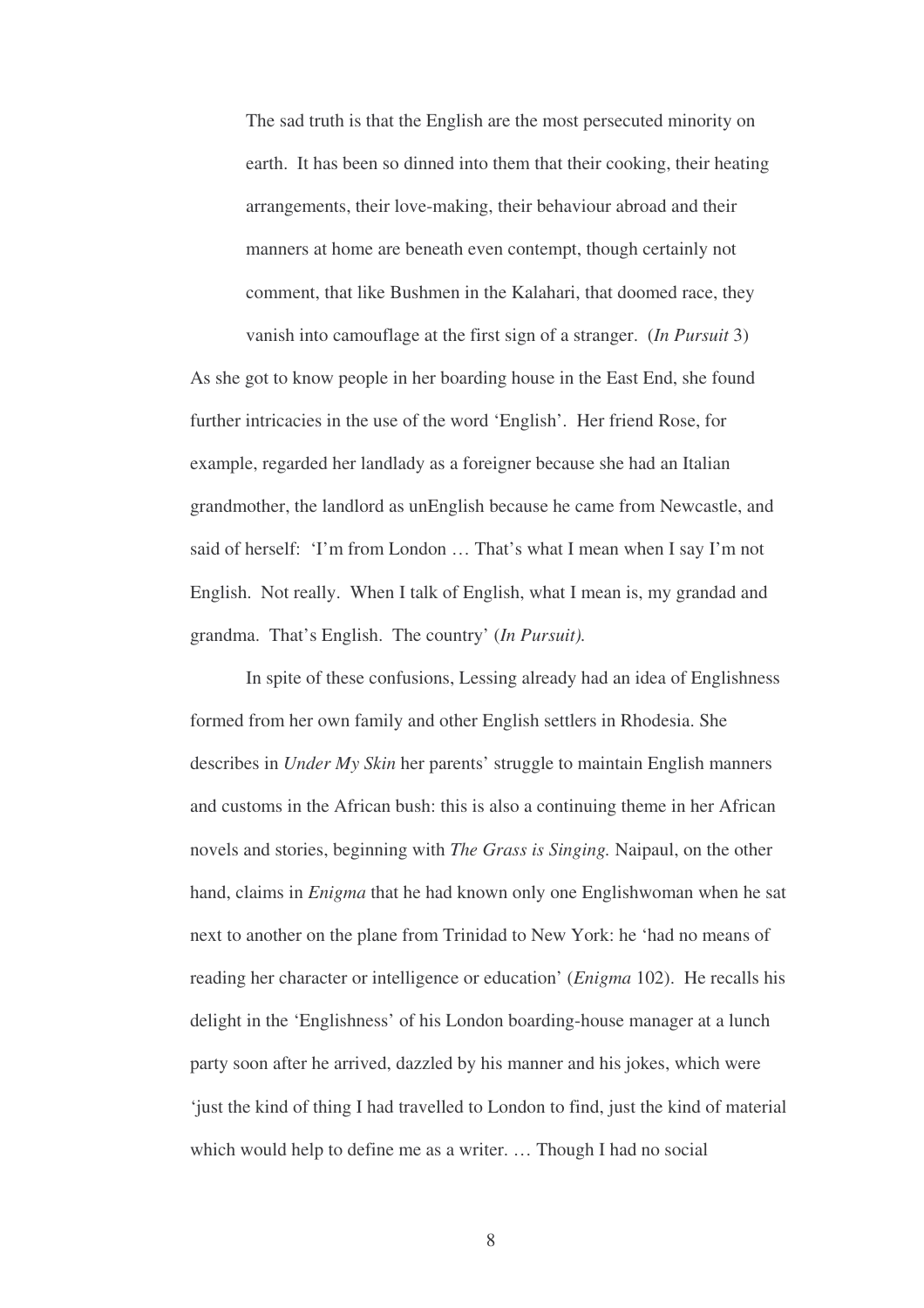knowledge to set it off' (*Enigma* 127). In his 1958 essay, 'London', he seems to confirm this memory, and offers an explanation for his continuing lack of social knowledge:

In England everything goes on behind closed doors. The man from the warm country automatically leaves the door open behind him. The man from the cold country closes it: it has become a point of etiquette. … The privacy of the big city depresses me. There are no communal pleasures in London. ('London' 14-15)

This passage is a response to 'people who have wished me well [who] have urged me … to write about England' ('London' 14), explaining why it was difficult for him to do so. A little later, in 1962, he did write a book about England, *Mr Stone and the Knights Companion*, but as recently as 1992 he found himself still tormented by what he called its 'errors': 'to write a book as though you were this third-person omniscient narrator who didn't identify himself was in a way to be fraudulent to the material, which was obtained by me, a colonial, living precariously in London' ('Delivering' 156). Looking back at his first months in London, he recognises that,

two weeks away from home, when I had thought there was little for me to record as a writer, and just eighteen, I had found, if only I had had the eyes to see, a great subject. Great subjects are illuminated best by small dramas; and in the Earls Court boarding house … there were at least ten or twelve drifters from many countries of Europe and North Africa, who were offering themselves for my inspection, men and women, some of whom had seen terrible things during the war and were now becalmed and quiet in London, solitary, foreign, sometimes idle, sometimes half-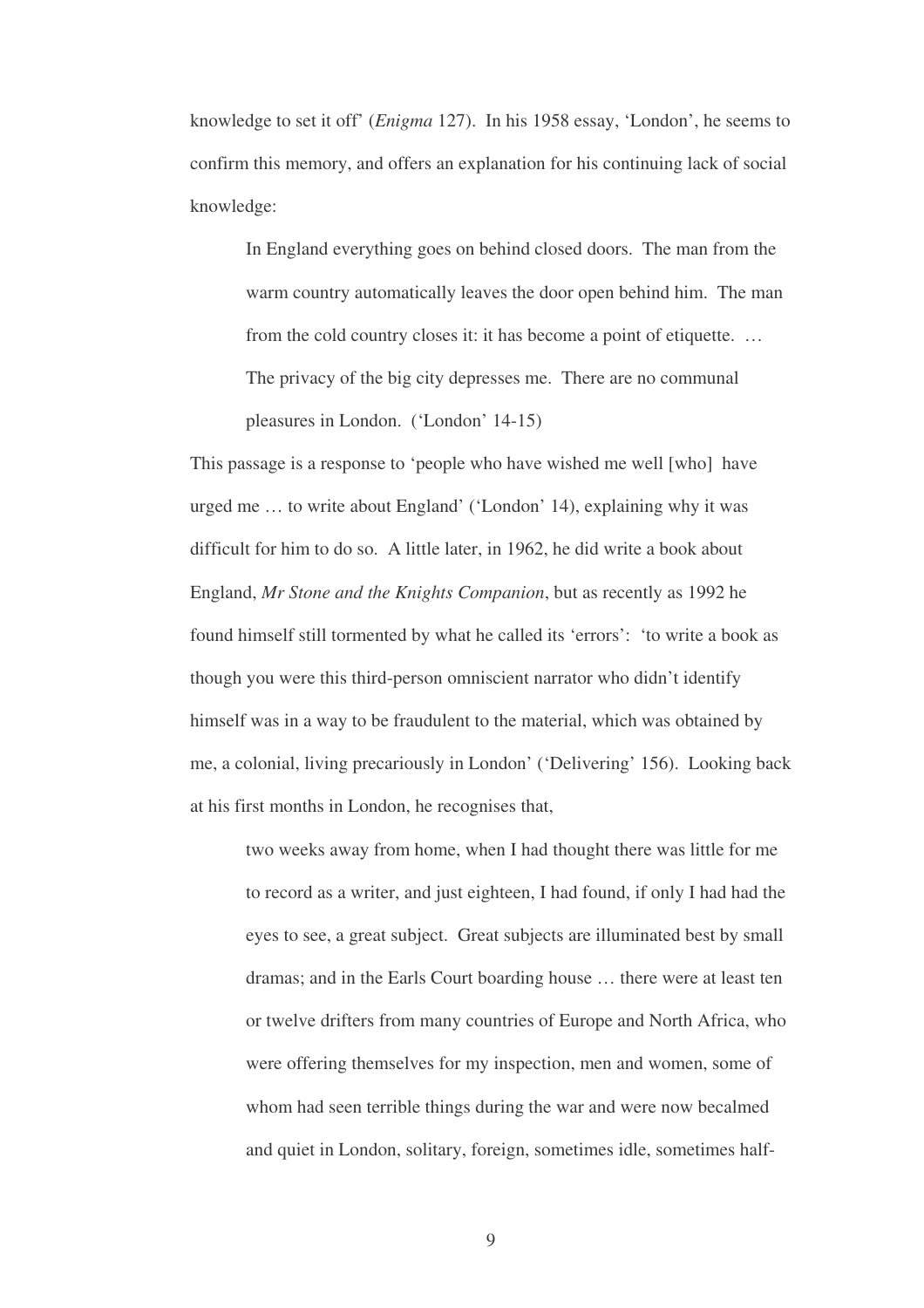criminal. These people's principal possessions were their stories, and their stories spilled easily out of them. But I noted nothing down. I asked no questions. (*Enigma* 130)

The reason for his blindness, he says, was that he 'continued to think of myself as a writer and, as a writer, was still looking for suitable metropolitan material' (*Enigma* 124) – with only a 'vague idea' of what he meant by 'metropolitan' – defined by writers such as J.R. Ackerley, Somerset Maugham, Aldous Huxley and Evelyn Waugh. His gradual realisation of his difference from these writers, and his identification of his own great subject – people in motion, the exiled, the dispossessed, the casualties of empire – became something of an obsession in later works such as *Finding the Centre*, *The Enigma of Arrival* and *A Way in the World*, and for a time almost became in itself his major theme. Naipaul has developed a habit of reviewing his life, and seeing each stage he has passed through as part of a necessary, albeit painful, process of perfecting himself as a writer. His early time in England, especially London, was a period of loneliness and disorientation, but he found at that early stage of his career that London was the best place for him, as a writer, to live, even though 'it is not a place I can write about' ('London' 16). In his recent novel *Half a Life* he has once again revisited the London of the 1950s. In a significant departure from his other fiction over the past 20 years or more, there is no explicit identification of himself with the novel's main character, Willy. The date of his arrival in England, also, is set six years later than his own, at the time of the Suez Crisis in 1956. However, Willy's early experiences of London are very reminiscent of Naipaul's recollections in *Enigma*: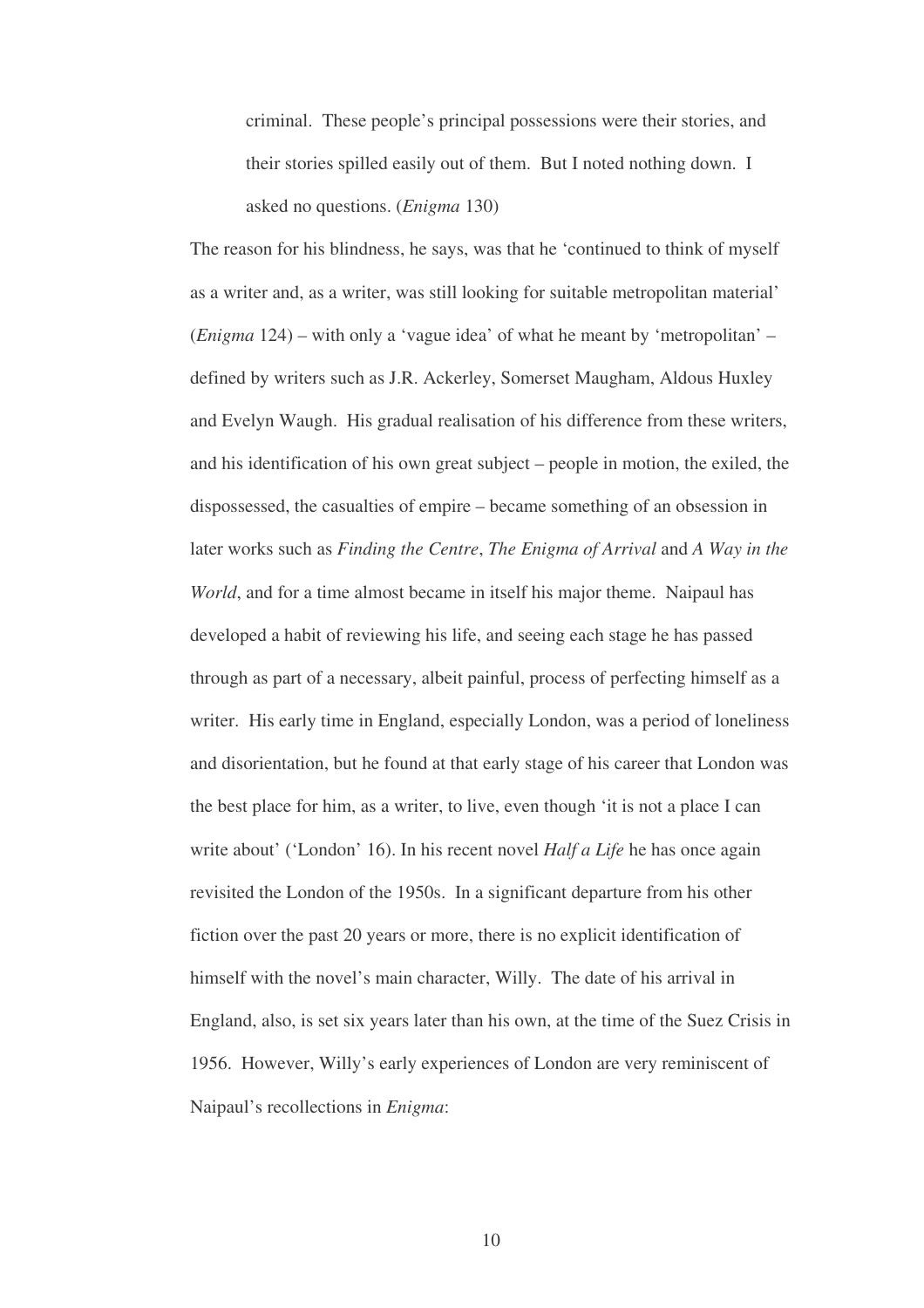He knew that London was a great city. His idea of a great city was of a fairyland of splendour and dazzle, and when he got to London and began walking about its streets he felt let down. He didn't know what he was looking at. The little booklets and folders he picked up or bought at Underground stations didn't help; they assumed that the local sights they were writing about were famous and well understood; and really Willie knew little more of London than the name. … He was disappointed by Buckingham Palace. He thought the maharaja's palace in his own state was far grander, more like a palace, and this made him feel, in a small part of his heart, that the kings and queens of England were impostors, and the country a little bit of a sham.' (*Half a Life* 52)

Perhaps the reason for Naipaul's return to the novel as most would define it in *Half a Life*, after more than twenty years of writing what were frankly autobiographical novels and his own brand of travel books, was the centrality of the exploration of his main character's difficult and delayed sexual awakening, and a diffidence or delicacy about writing about these matters without the protection afforded by a fictional persona. Willy feels himself very much at a disadvantage in London because he has not learnt to seduce women as boys from less ritualised societies have, and consequently can only make clumsy, though frequently successful, passes at his friends' girlfriends. A similar theme appears in Naipaul's youthful letters to his sister Kamla. Within weeks of arriving in London, he was telling her that he had met two girls, one 'has packed me up. She wants to be faithful to her boyfriend' (*Letters* 14). Even on the boat trip from New York he boasts of receiving sexual encouragement from a married woman. London for both the young Naipaul and his character Willy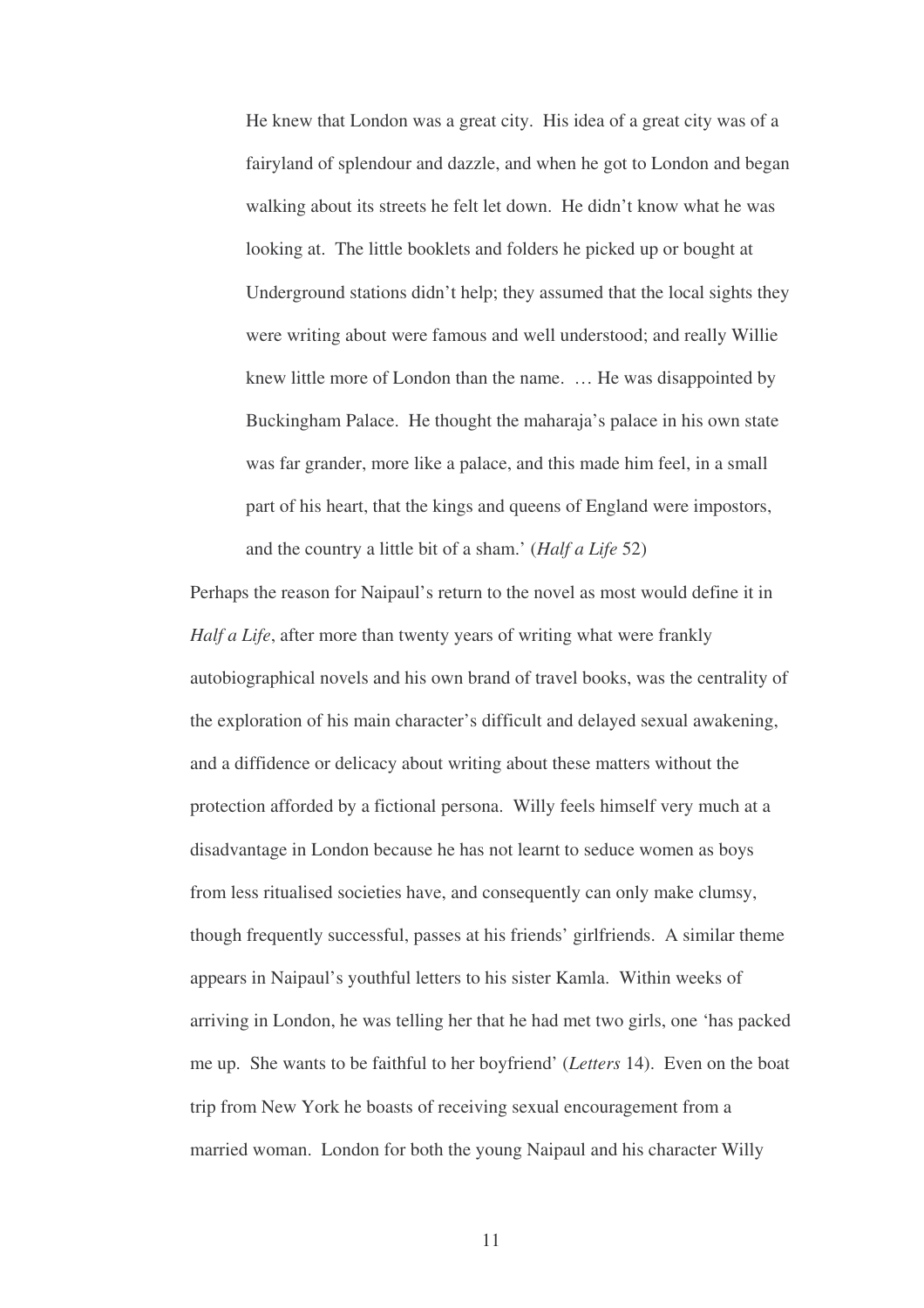was a place for education in sexual matters as well as other aspects of culture – architecture, food, manners, dress.

Lessing says in her autobiography *Walking in the Shade* that, until she had come to London, it hadn't occurred to her 'that my early life had been extraordinary and would make a novel' (14), and although her first novel *The Grass is Singing* and her early stories did focus on Africa, the semiautobiographical novel *Martha Quest* was not written until she had been in England for some time and had made this discovery about the value of her own past as subject matter. However, unlike Naipaul, she had no qualms about setting stories in England as well: her background allowed her to assume a more ready understanding of the society she discovered when she arrived in London. She described in *In Pursuit of the English* her early reactions to Londoners:

Here was the face, which comes as a shock to a colonial, used to broad, filled-in, sunburned faces. It is a face that is not pale so much as drained, peaked rather than thin, with an unfinished look, a jut in the bones of the jaw or the forehead. People were smaller. … I had brought the colonial attitude to class with me. That it does not exist. (66-7)

This 'colonial attitude' had its uses: being outside the class system, 'the colonial could ask personal questions a fellow Englander could not' (*Four-Gated City* 113). Also, she found, 'When I first arrived, my Rhodesian accent enabled me to talk to the natives – that is, the working class – for I was seen as someone outside their taboos, but this became impossible as soon as I began talking middle-class standard English … A curtain came down – slam' (*Walking* 54). The war was a constant backdrop to English life still: 'In 1950 in London, everybody I met had come out of the army from battlefields in Burma,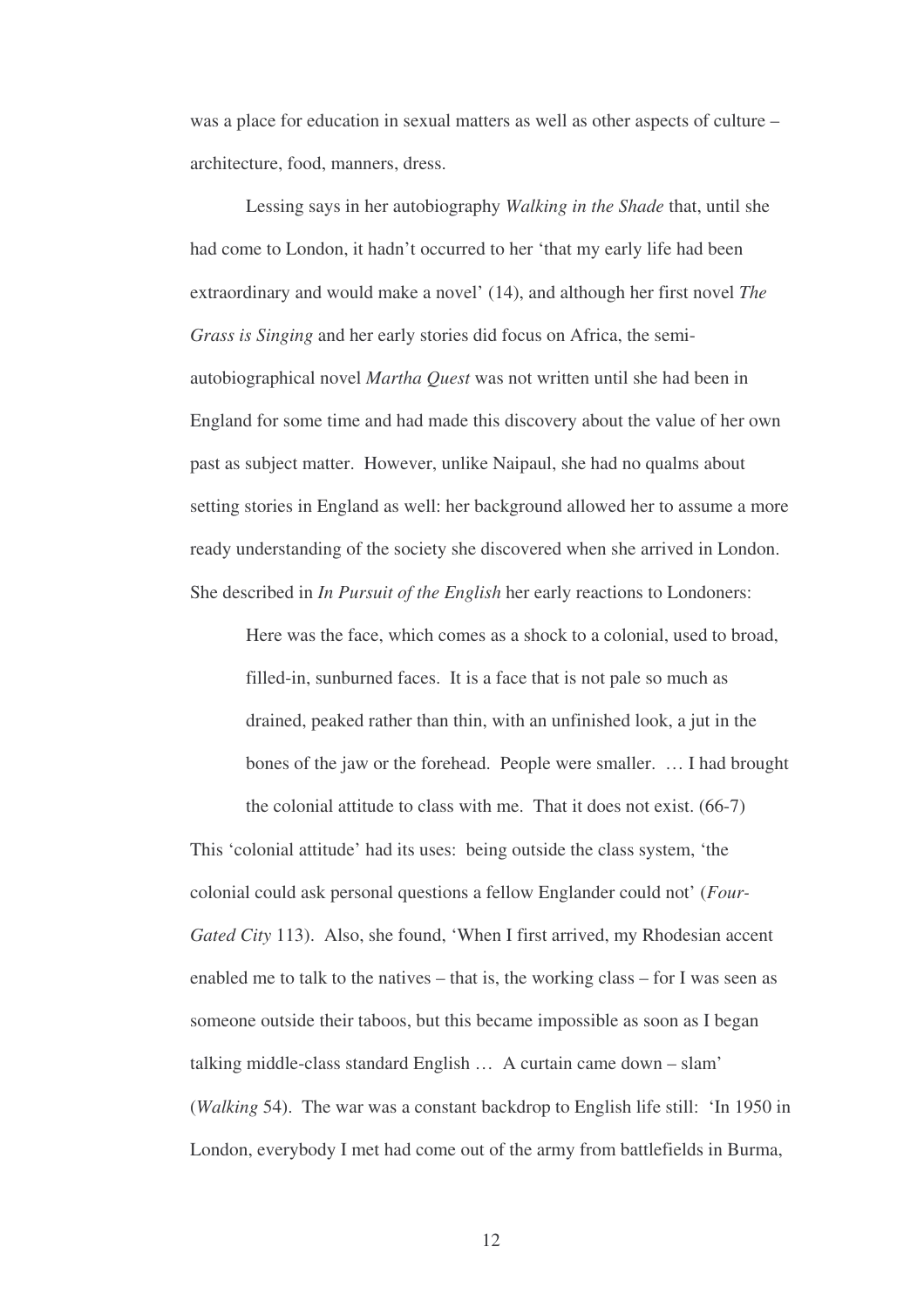Europe, Italy, Yugoslavia, had been present when the concentration camps were opened, had fought in the Spanish war or was a refugee and had survived horrors' (*Walking* 38), and Lessing, unlike Naipaul, could see the novelistic potential in their stories. Even those who had stayed in England during the war inspired in Lessing 'the sense of guilt which accompanied all colonials to England in 1949', and she found to her annoyance that she responded automatically with gifts of cigarettes or nylons when her landlady complained, 'We had such a hard time during the war, dear, you wouldn't believe it' (*In Pursuit*). But for the Londoners, nostalgia for the war was also strong. Her friend Rose

talked about the war all the time. At this distance … those six years of hardship meant to her warmth, comradeship, a feeling of belonging and being wanted, a feeling she had never been given before or since. She could talk about the war for hours and never mention death, fear, food, shortages or danger. (*In Pursuit* 113)

Naipaul's description in the essay 'London' of the lack of a public social life is confirmed by Lessing's memories of London in the late 1940s and early 1950s, related in her autobiography:

That London of the late 1940s, the early 1950s, has vanished, and now it is hard to believe it existed. It was unpainted, buildings were stained and cracked and dull and grey; it was war-damaged, some areas all ruins, and under them holes full of dirty water, once cellars, and it was subject to sudden dark fogs – that was before the Clean Air Act. … No cafés. No good restaurants. Clothes were still 'austerity' from the war, dismal and ugly. Everyone was indoors by ten, and the streets were empty. …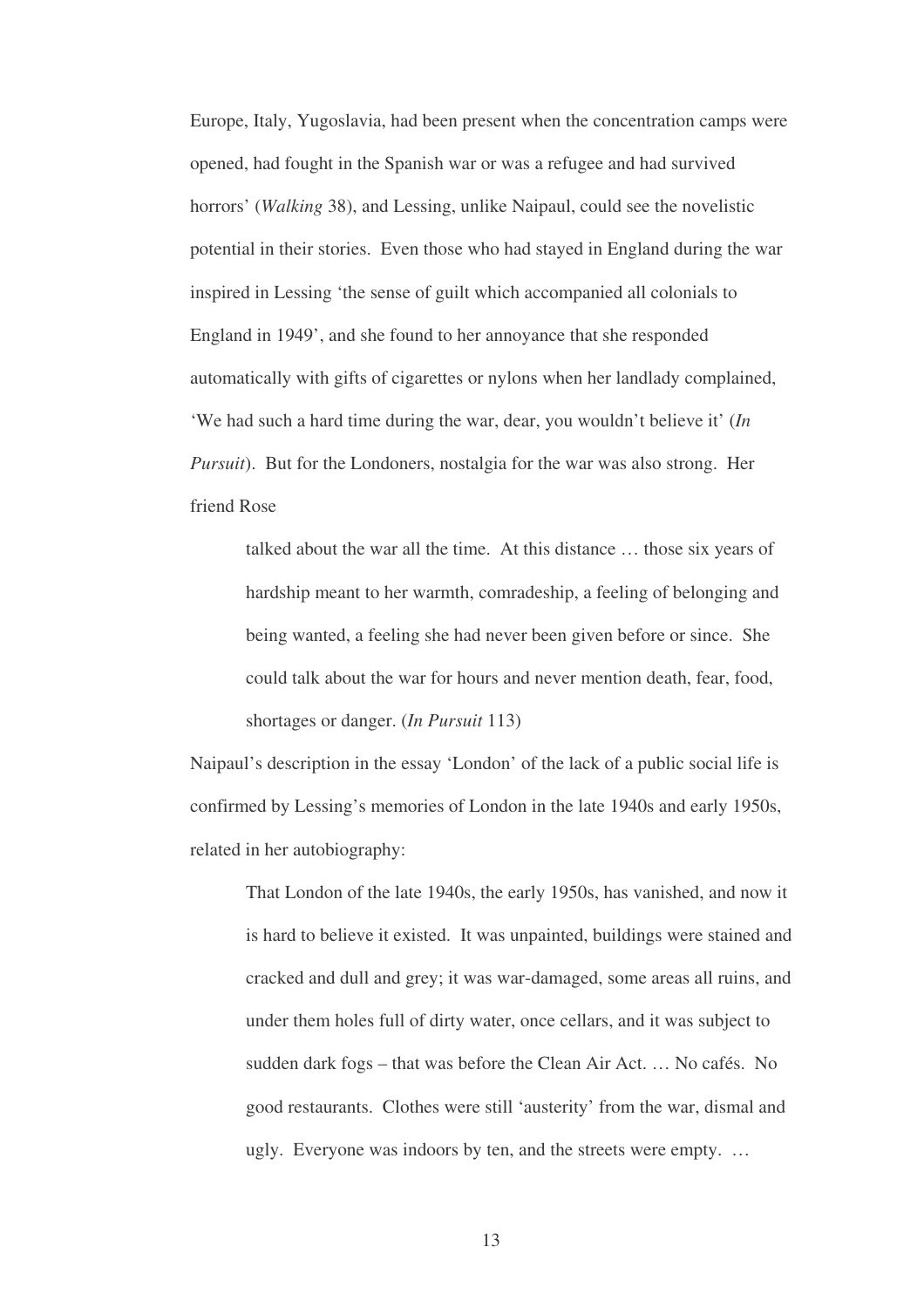Rationing was still on. The war still lingered, not only in the bombed places but in people's minds and behaviour. Any conversation tended to drift towards the war, like an animal licking a sore place. There was a wariness, a weariness. (*Walking* 4-5)

In *The Four-Gated City* she talks about the freedom Martha felt in the first few months in London – freedom from friendships, freedom to inhabit other identities for a few hours if she chose: London's 'real gift to her' was her 'condition of being so alien. Of walking always as a watchful critic' (47). One of the major differences between Lessing and her character Martha in this novel is the practical one that Lessing had a small child when she arrived in London, and was not so free to indulge her yen for avoiding responsibilities. *In Pursuit*, which is a more straightforwardly factual memoir, describes London as 'this terrible frightening city' (94), but only in passing. The principal difficulty Lessing faced was finding affordable accommodation for herself and her child in the bomb-damaged east end. Loneliness, homesickness and fear loom larger in Naipaul's narratives. Even in his letter home in December 1950, he admitted that he was 'so much alone' and 'thinking of home' (*Letters* 43). In *Enigma* he recalls encountering a man from his ship voyage to England, and wanting 'to be as he was at that moment, a man on the move. I passionately wanted, though hardly arrived in London, to be free of London. … I wanted that day to feel that England was temporary for me too' (158). Both he and Lessing had so much invested in this journey – ambition, new beginnings, new-found freedom – that there was bound to be some barely admitted fear and disappointment.

How do these various books compare as sources for information about London in the eyes of the newly-arrived colonial? Naipaul's novel *The Enigma*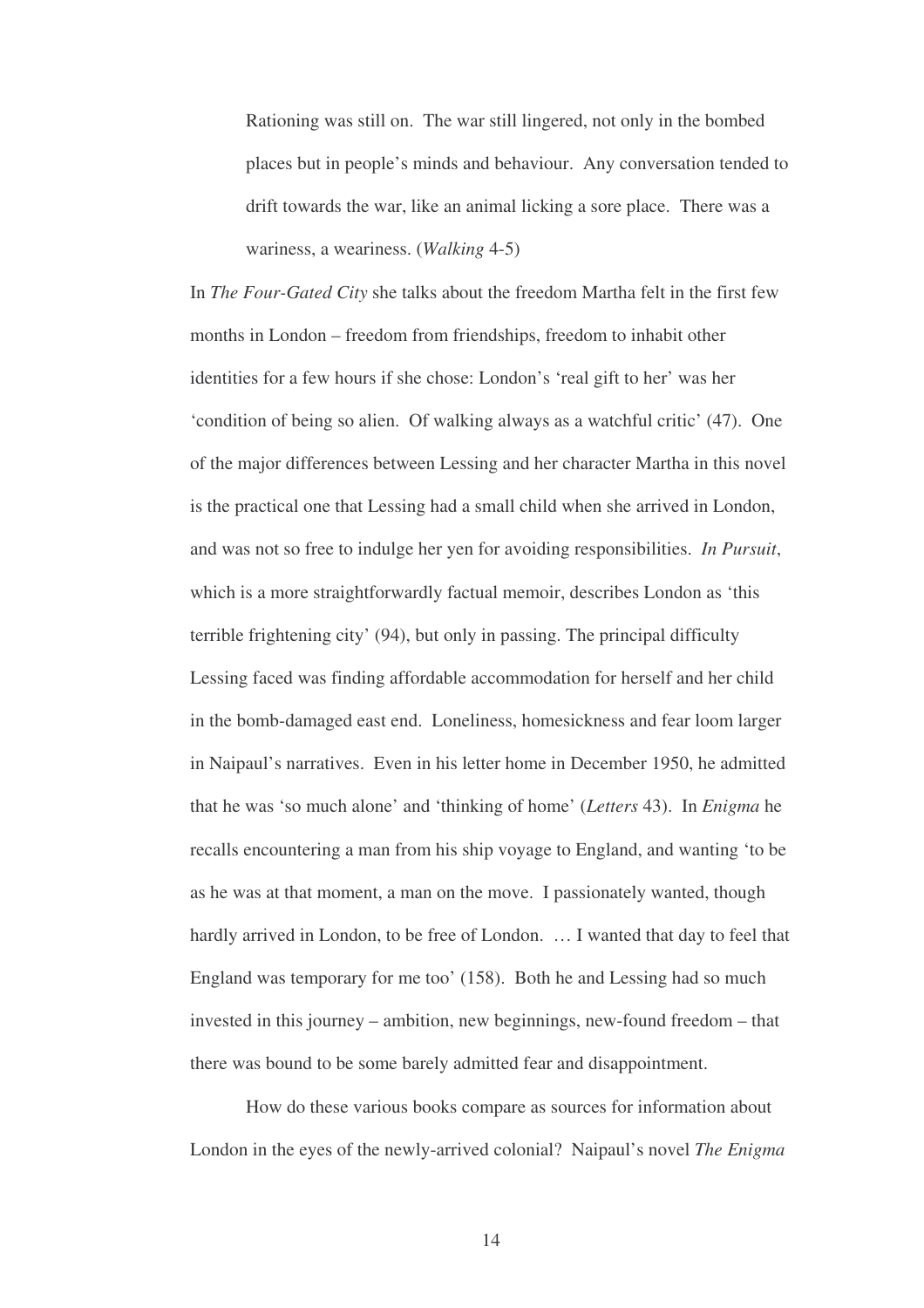*of Arrival* is very detailed in its description of the expectations and reactions of his youthful self, from a standpoint some 35 years later. The only early sources we can compare it with are a few of the letters home which have now been published, and some essays from the late 1950s and early 1960s. The letters, of course, fulfil a very specific purpose – partly bravado and partly reassurance. Thus, 'England is proving very pleasant' (*Letters* 13) might be designed to convince both himself and his family of that fact, and 'I was thinking of home. I could visualise every detail of everything I knew' (43) might be intended to reassure his family that he was missing them. The letters belie, to some extent, the famous hatred of Trinidad he has expressed in statements like,

When I was in the fourth form I wrote a vow on the endpaper of my 'Kennedy's Revised Latin Primer' to leave within five years. I left after six; and for many years afterward in England, falling asleep in bedsitters with the electric fire on, I had been awakened by the nightmare that I was back in tropical Trinidad. . ('Dark Visions' 64)

My belief is that the distaste for Trinidad is genuine, but so was his homesickness for the close family life which was all he had ever known, and the letters are invaluable for showing a soft underbelly which existed – and no doubt still does – under the fierce carapace which has been Naipaul's public image for many years. The early essays have a slightly petulant tone which betrays the discontent of unmet expectations, not yet refined into the consistent world-view of the later work. *Enigma* also meticulously deconstructs the remembered point of view of that 18-year-old, sifting through memories to uncover some which had been repressed through humiliation or embarrassment, and *Half a Life* reveals, behind the translucent veil of fiction, his early sexual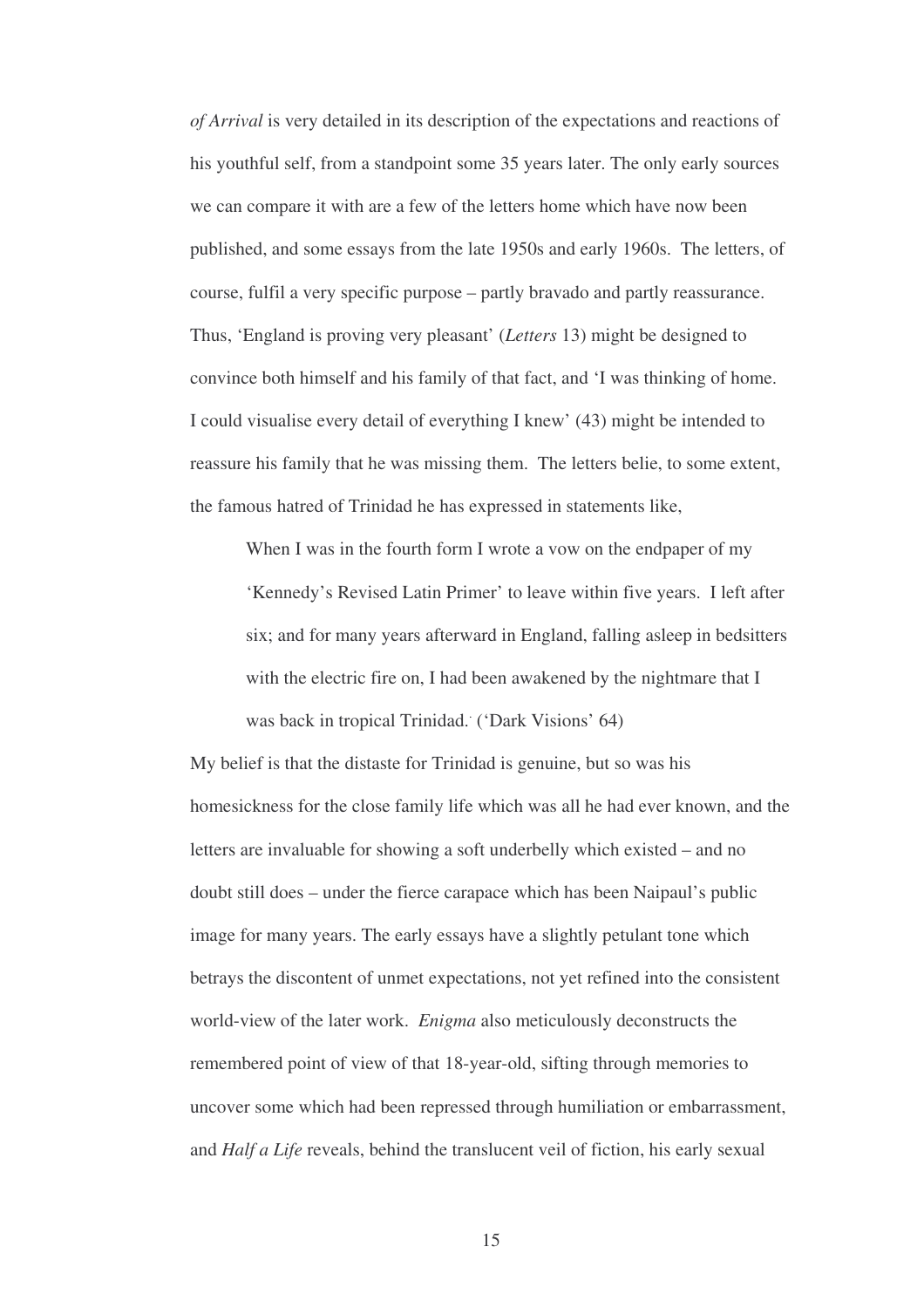experiences in England. Like everything he writes, the letters, the essays and the novels are revealing even when they are intended to be otherwise.

Lessing's three works dealing with this time are equally problematic in their way. *In Pursuit of the English* is a delightful book, funny in a way she has rarely allowed her writing to be since. She mentions it in *Walking in the Shade*, written over 35 years later:

A little book called *In Pursuit of the English*, written when I was still close to that time, will add depth and detail to those first months in London. At once, problems – literary problems. What I say in it is true enough. … But there is no doubt that while 'true', the book is not as true as what I would write now. It is a question of tone, and that is no simple matter. That little book is more like a novel; it has the shape and the pace of one. It is too well shaped for life. (4)

Once again, the purposes of these two books affect their authenticity. The earlier memoir, shaped 'like a novel', cannot, according to Lessing, be as 'true' as what she is writing nearly 40 years later. On the other hand, when writing the first volume of her autobiography, she says she reread *The Golden Notebook* and concluded 'there is no doubt fiction makes a better job of the truth' (*Under* 314). If we turn to *The Four-Gated City*, whose protagonist, Martha, has been in the four previous *Children of Violence* novels more or less a version of Lessing – she told an interviewer in 1980 that the character of Martha, 'this pugnacious intolerant character, yes absolutely, of course, that's me' ('Writing') – we can discover something of Lessing's reactions to the city on her first arrival. This novel, however, departs from autobiography fairly soon, and the absence of the child from Martha's life must have made a significant difference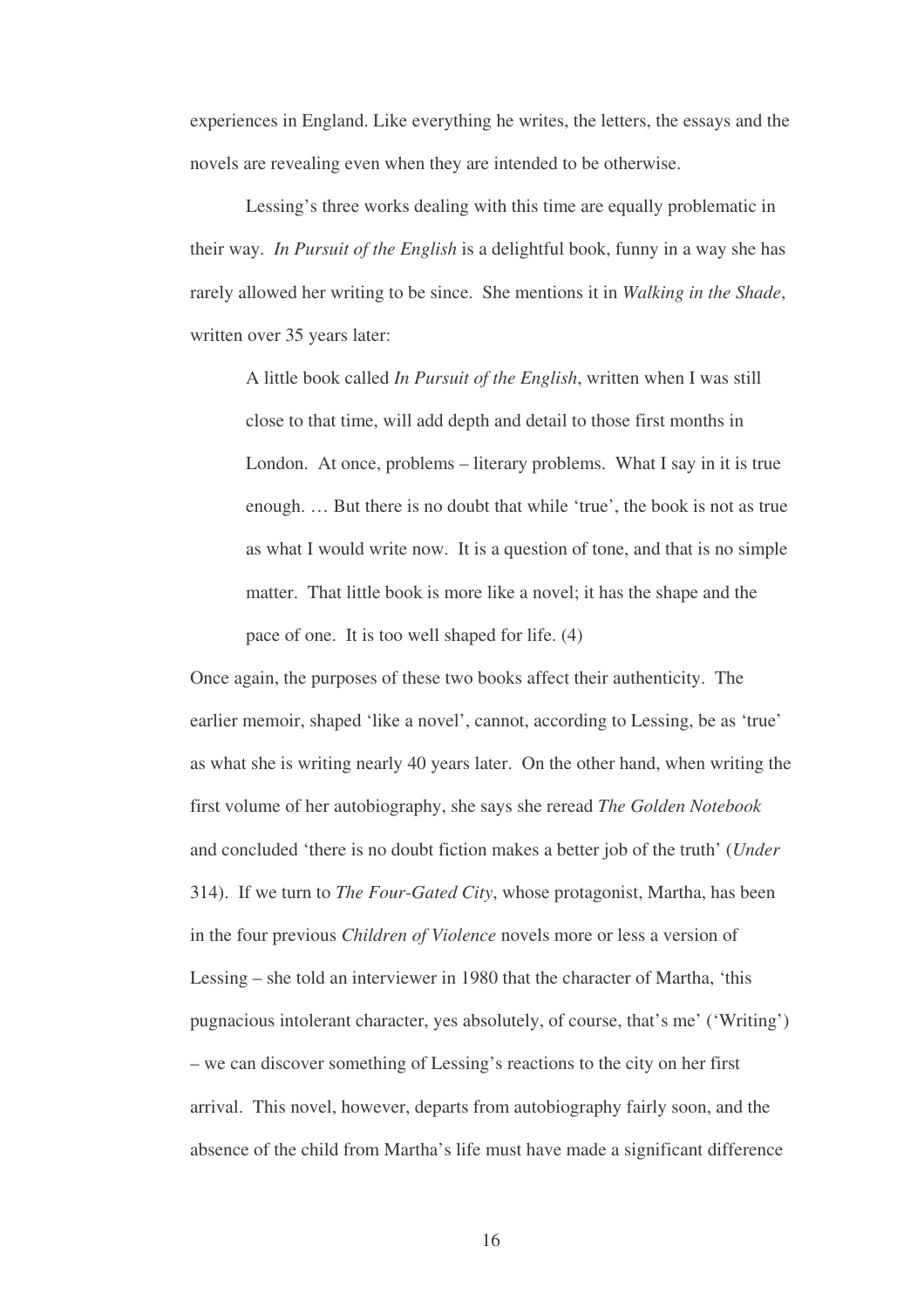between her early London experiences and Lessing's own. Nevertheless, Martha's reactions – to the ubiquitous ugliness, to the insolence of waiters in the 'good' middle-class restaurants – are obviously based on personal recollections, and are consistent throughout all the sources. A striking difference between Lessing's accounts and Naipaul's is that her perceptions have changed very little since that time. Writing in her late seventies, she is sometimes a little ironic about her younger self, but there is no sustained interrogation of her assumptions at the time. There is a quality in much of Lessing's writing of finding what she expects to find, and it seems that at the age of 30 she had already made up her mind about the world: new experiences will always interest her, but often the interest seems to be a reflection of herself, rather than an openminded investigation which may result in surprise or new knowledge. These two horizon conquerors may have shared some attributes upon first arriving, but one cannot help feeling that though they each carried their own horizons with them to some extent when they arrived in England, finding what they expected to find, Naipaul soon learnt to reject his early way of seeing and to see the world anew in a way which Lessing has never even suspected is possible.

## **Works Cited**

Lessing, Doris. *The Four-Gated City.* London: Granada, 1972 (first published 1969)

- ---. *In Pursuit of the English.* London: Flamingo, 1993 (first published 1960)
- *---. Under My Skin* (London: Flamingo, 1995)
- ---. *Walking in the Shade*. London: HarperCollins, 1997.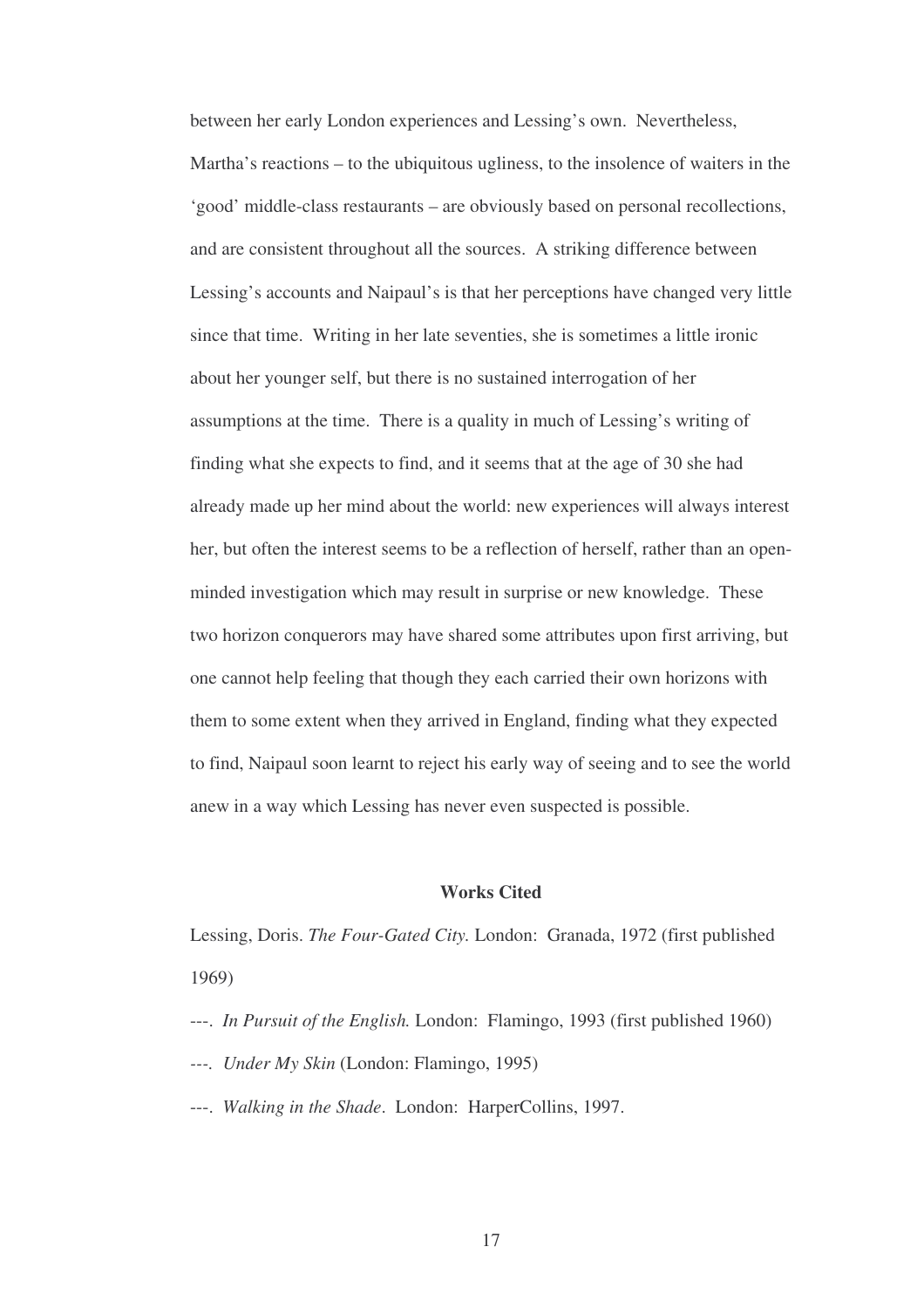---. 'Writing as Time Runs Out,' [interview by Michael Dean, first published 1980]. *Doris Lessing: Conversations* ed. Earl G. Ingersoll. Princeton: Ontario Review Press, 1994, 86-93.

Naipaul, V.S. 'The Dark Visions of V.S. Naipaul,' [interview by Charles Michener first published 1981]. *Conversations with V.S. Naipaul* ed. Feroza Jussawalla Jackson: University Press of Mississippi, 1997, 63-74.

---. 'Delivering the Truth: An Interview with V.S. Naipaul,' by Aamer Hussein (first published 1994). *Conversations with V.S. Naipaul* ed. Feroza Jussawalla. Jackson: University Press of Mississippi, 1997, 154-161.

---. *The Enigma of Arrival.* London: Penguin, 1987.

---. 'Enigma of V.S. Naipaul's Search for Himself in Writing' by Mel Gussow. [Interview] *New York Times* 25 April 1987, late city final ed.: I16. *Nexis.* Online 7 September 1995.

---. *Half a Life.* London: Picador, 2001.

---. *Letters between a Father and Son.* London: Little, Brown, 1999.

---. 'London' (first published 1958). *The Overcrowded Barracoon and other articles.* London: Penguin, 1972, 9-17.

---. 'V.S. Naipaul: a *Transition* Interview' by Adrian Rowe-Evans (first published 1971). *Conversations with V.S. Naipaul* ed. Feroza Jussawalla. Jackson: University Press of Mississippi, 1997, 24-36.

Gillian Dooley is a librarian, and holds a doctorate from Flinders University, for which she studied the novels of Iris Murdoch, Doris Lessing and V.S. Naipaul. She has published papers in *LittCrit*, *Commonwealth Review*, *CRNLE Journal* and written book reviews for *Australian Book Review* and *Writers' Radio*. She